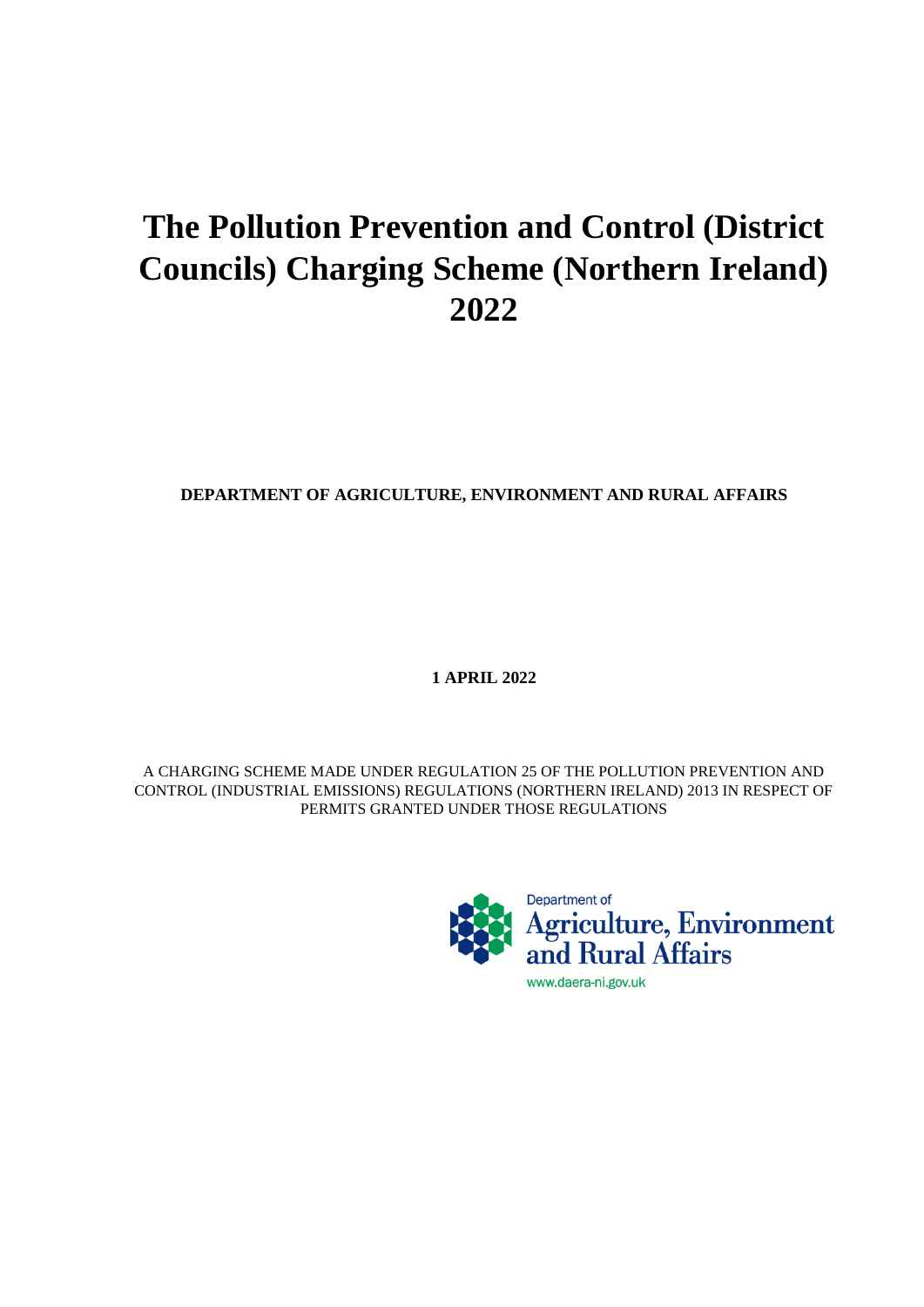# **THE POLLUTION PREVENTION AND CONTROL (DISTRICT COUNCILS) CHARGING SCHEME (NORTHERN IRELAND) 2022**

The Department of Agriculture, Environment and Rural Affairs, in exercise of the powers conferred on it by Regulation 25 of The Pollution Prevention and Control (Industrial Emissions) Regulations (Northern Ireland) 2013, makes the following charging scheme.

## **Citation and commencement**

This charging scheme may be cited as The Pollution Prevention and Control (District Councils) Charging Scheme (Northern Ireland) 2022 and comes into operation on 1<sup>st</sup> April 2022. This scheme supersedes The Pollution Prevention and Control (District Councils) Charging Scheme (Northern Ireland) 2021.

## **Interpretation**

**1.**

(1) In this scheme, unless the contrary intention appears:

"activity" means any activity carried on as part of a Part C installation whether or not described in Schedule 1 to the Regulations, and in a case where an activity falls within two or more descriptions in Schedule 1 to the Regulations, that activity shall be regarded for the purposes of this scheme as falling within that description which fits it most aptly;

"permit" means a permit granted under Regulation 10 of the Regulations;

"the Department" means the Department of Agriculture, Environment and Rural Affairs;

"the Directive 2007/46/EC" means the Directive 2007/46/EC of the European Parliament and of the Council of 5 September 2007 establishing a framework for the approval of motor vehicles and their trailers, and of systems, components and separate technical units intended for such vehicles (OJ L 263, 9.10.2007, p. 1–160); and

"the Regulations" means The Pollution Prevention and Control (Industrial Emissions) Regulations (Northern Ireland) 2013, and expressions used in this charging scheme shall have the same meaning as in the Regulations.

(2) For the purposes of this scheme references to "installation" or "Part C installation" shall be taken to include references to "mobile plant" or "Part C mobile plant", unless the contrary intention appears, and where the context requires shall mean only that part of the installation which is the subject of the permit or the application for a permit.

# **2.**

(1) References to the number of Part C activities to which a permit relates means the number of Part C activities which are carried out in the installation.

- (2) Where an installation carries out two or more Part C activities–
	- (a) in so far as those activities fall within the same Section of Part 1 of Schedule 1 to the Regulations, they shall be treated as a single activity;
	- (b) in so far as the same operator carries out at the same location two or more of the Part C activities mentioned in the same head below and described by reference to the provisions of Part 1 of Schedule 1 to the Regulations, they shall be treated as a single activity –
		- (i) Section 2.1 (Ferrous Metals) and Section 2.2 (Non-Ferrous Metals);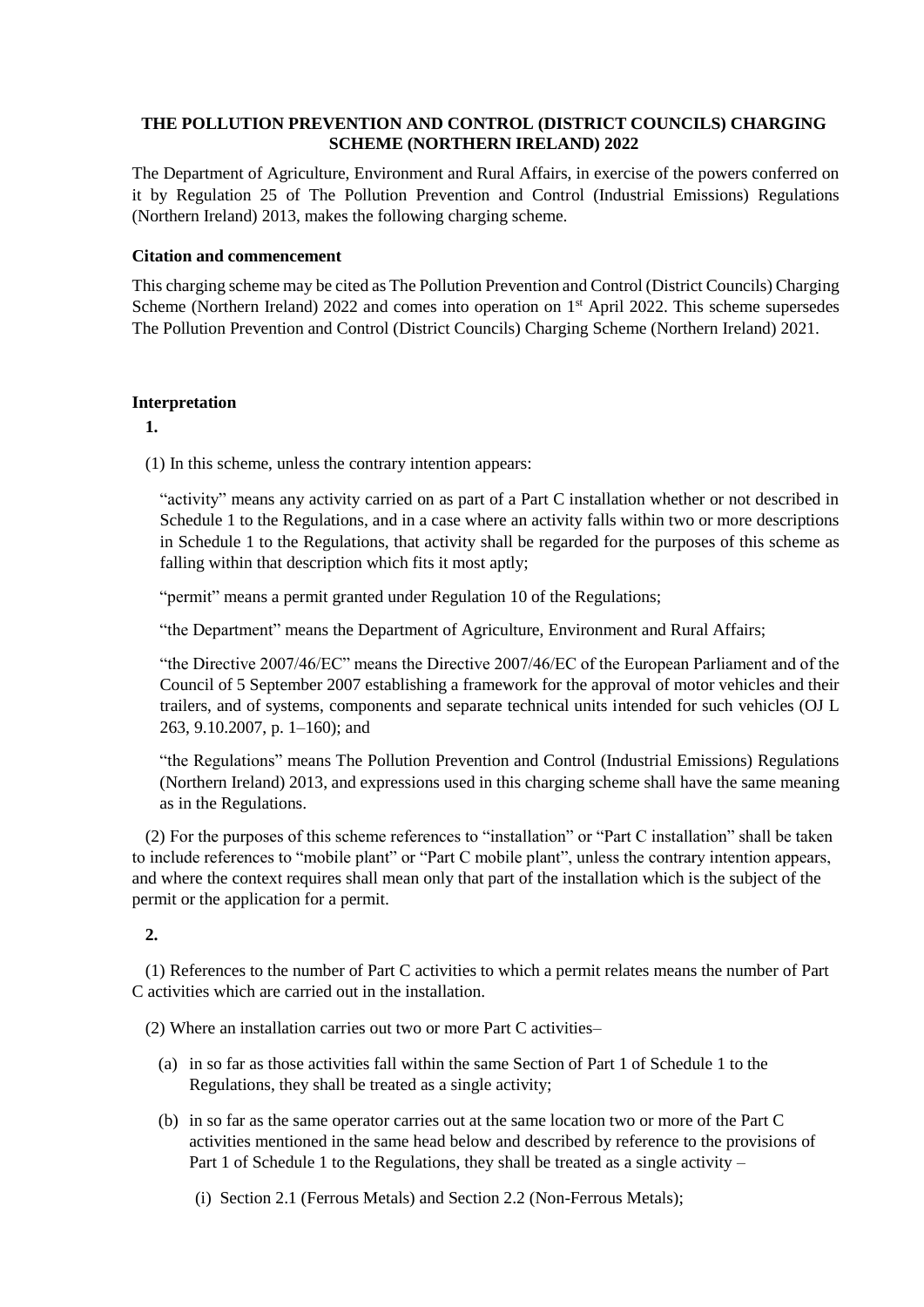- (ii) Section 3.1 (Production of Cement and Lime) and Section 3.5 (Other Mineral Activities);
- (iii) Section 3.5 (Other Mineral Activities) and Section 3.6 (Ceramic Production);
- (iv) Section 6.4 (Coating Activities, Printing and Textile Treatments) and Section 6.5 (The Manufacture of Dyestuffs, Printing Ink and Coating Materials);
- (v) Section 6.6 (Timber Activities) and Section 5.1 (Incineration and Co-incineration of Waste) in so far as it relates to any activity for the burning of waste wood.
- (c) in so far as the same operator carries out at the same installation one or more of the activities specified in Section 7 of Part 1 of Schedule 1 to the Regulations (Solvent Emission Directive Activities) together with one or more of the Part C activities mentioned in the heads below and described by reference to the provisions of Part 1 of Schedule 1 to the Regulations, they shall be treated as a single activity –
	- (i) Section 2.2 (Non-Ferrous Metals);
	- (ii) Section 2.3 (Surface Treating Metals and Plastic Materials);
	- (iii) Section 6.4 (Coating Activities, Printing and Textile Treatments);
	- (iv) Section 6.5 (The Manufacture of Dyestuffs, Printing Ink and Coating Materials);
	- (v) Section 6.7 (Activities Involving Rubber); and
	- (vi) Section 6.8 (The Treatment of Animal and Vegetable Matter and Food Industries).
- (d) in all other cases where Part C activities fall within different Sections of Part 1 of Schedule 1 to the Regulations they shall be treated as separate activities.

#### **Application**

**3.** This scheme applies to:

(1) an application made on or after  $1<sup>st</sup>$  April 2022 under regulation 10(1) of the Regulations for a permit to carry on a Part C installation;

(2) the subsistence of a permit to carry on a Part C installation;

(3) the variation of the conditions of a permit to carry on a Part C installation; and

(4) an application made on or after  $1<sup>st</sup>$  April 2022 under regulation 20 of the Regulations for the transfer, in whole or in part, of a permit to carry on a Part C installation to another person.

#### **Permit application charge**

**4.** A permit application charge must accompany every application for a new permit.

**5.**

(1) Except in the cases described in paragraph (2), the permit application charge shall be £1871 multiplied by the number of activities carried out in the installation.

(2) In the case of an application relating to an activity described only in –

(a) paragraph (b) of Part C of Section 1.2 of Part 1 of Schedule 1 to the Regulations, or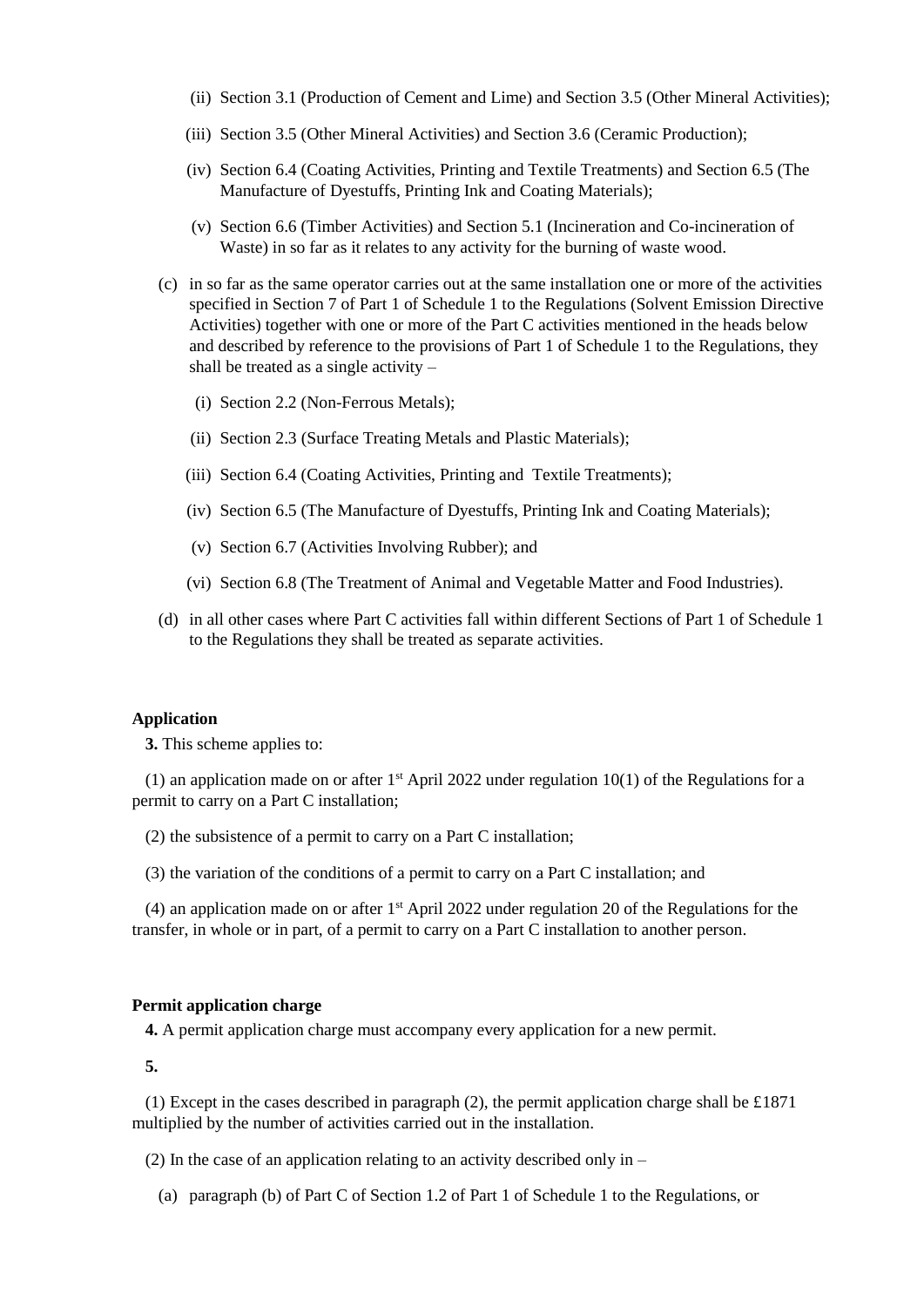(b) the table in Part C of Section 7 of Part 1 of Schedule 1 to the Regulations as "dry cleaning",

the application fee shall be £180.

(3) In the case of an application relating to an activity described in paragraph (b) of Part C of Section 6.4 of Part 1 of Schedule 1 to the Regulations which relates to the carrying out of vehicle refinishing activities consisting of the coating of road vehicles as defined in article 3 of the Directive 2007/46/EC, or part of them, carried out as part of vehicle repair, conservation or decoration outside of the manufacturing installations, the application fee shall be £323.

(4) In the case of an application relating to an activity described in paragraph (b) of Part C of Section 1.2 of Part 1 of Schedule 1 of the Regulations, where an activity described in either paragraphs (c), (d) or (e) of Part C of Section 1.2 of Part 1 of Schedule 1 to the Regulations takes place on the same site, the application fee shall be £317.

(5) In the event of an application for a permit being withdrawn, no refund of the application fee will be made.

#### **Annual subsistence charges**

**6.** An annual subsistence charge shall be payable in respect of the subsistence of a permit to operate a Part C installation on the date of coming into effect of the permit; and on each first day of April thereafter.

**7.** Subject to Article 8, the annual subsistence charge for each Part C activity authorised by the permit, shall be as set out below, where "low risk", "medium risk" and "high risk" are categorised in accordance with the methodology and have the meanings set out in Annex XVIII of the General Guidance Manual;

- (1) In the case of a low risk installation the fee shall be £863;
- (2) In the case of a medium risk installation the fee shall be £1262; and
- (3) In the case of a high risk installation the fee shall be £1660.

#### **8.**

(1) In the case of an activity described in  $-$ 

- (a) paragraph (b) of Part C of Section 1.2 of Part 1 of Schedule 1 to the Regulations, or
- (b) the table in Part C of Section 7 of Part 1 of Schedule 1 to the Regulations as "dry cleaning",

the subsistence charge shall be £180.

(2) In the case of an activity described in paragraph (b) of Part C of Section 6.4 of Part 1 of Schedule 1 to the Regulations which relates to the carrying out of vehicle refinishing activities consisting of the coating of road vehicles as defined in article 3 of the Directive 2007/46/EC, or part of them, carried out as part of vehicle repair, conservation or decoration outside of the manufacturing installations, the subsistence charge shall be £323.

(3) In the case of an application relating to an activity described in paragraph (b) of Part C of Section 1.2 of Part 1 of Schedule 1 of the Regulations, where an activity described in paragraph (c), (d) or (e) of Section 1.2 of Part 1 of Schedule 1 to the Regulations takes place on the same site, the subsistence fee shall be £279.

**9.** In the case of a permit coming into effect after the start of the financial year  $(1<sup>st</sup>$  April), the subsistence charge for that year shall be the annual subsistence charge as provided by article 7 of this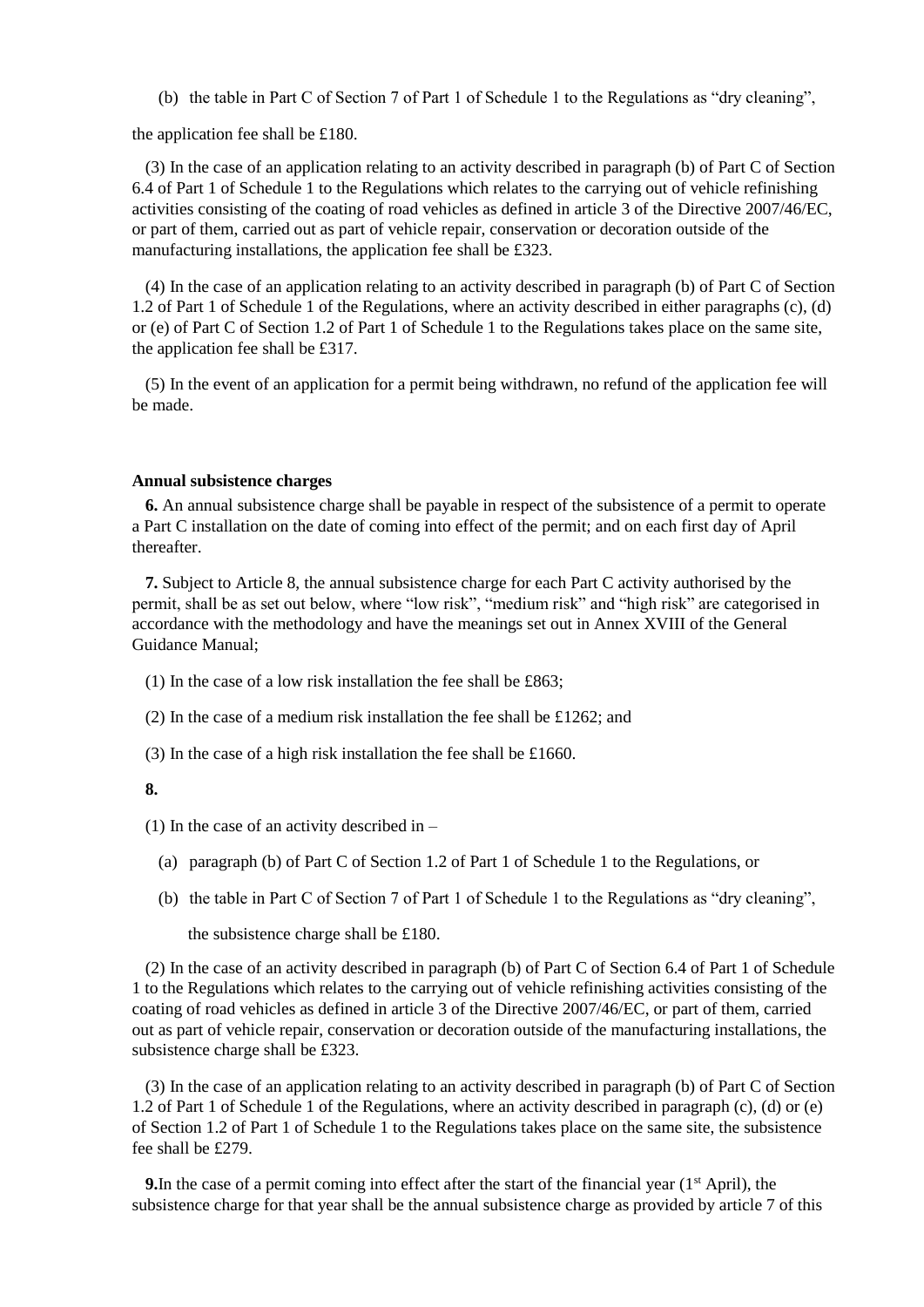scheme adjusted pro rata to the period beginning with the  $1<sup>st</sup>$  day of the month following the permit coming into effect and ending on the last day of March following.

## **Additional fees for operating without a permit**

**10.** Where an operator has been operating an installation without a permit in contravention of regulation 9 of the Regulations, he or she must pay the following fee when he or she submits an application for a permit, in addition to the fee payable in article 5.

- (1) £88, in the case of an application for a permit authorising any reduced fee activity;
- (2) £1467, in the case of an application for a permit authorising any other Part C activity.

#### **Variation charges**

**11.** A variation charge shall be payable where the enforcing authority serves on the operator a notice under paragraphs  $5(3)(a)$  or  $12(3)(a)$  of Schedule 7 to the Regulations.

#### **12.**

- (1) Except in the cases described in paragraph (2), the variation charge shall be £1197.
- (2) In the case of an activity described in
	- (a) paragraph (b), (c), (d) or (e) of Part C of Section 1.2 of Part 1 of Schedule 1 to the Regulations;
	- (b) the table in Part C of Section 7 of Part 1 of Schedule 1 to the Regulations as "dry cleaning"; or
	- (c) paragraph (b) of Part C of Section 6.4 of Part 1 of Schedule 1 to the Regulations which relates to the carrying out of vehicle refinishing activities consisting of the coating of road vehicles as defined in article 3 of the Directive 2007/46/EC, or part of them, carried out as part of vehicle repair, conservation or decoration outside of the manufacturing installations,

the variation charge shall be £118.

#### **Transfer charges**

**13.** A transfer charge shall accompany an application to transfer, in whole or in part, a permit for a Part C installation, made under regulation 20 of the Regulations.

### *Transfer of whole*

**14.**

(1) Except in the cases described in paragraph (2), the transfer charge for an application to transfer the whole of a permit shall be £185.

- (2) In the case of an activity described in  $-$ 
	- (a) paragraph (b), (c), (d) or (e) of Part C of Section 1.2 of Part 1 of Schedule 1 to the Regulations;
	- (b) the table in Part C of Section 7 of Part 1 of Schedule 1 to the Regulations as "dry cleaning", or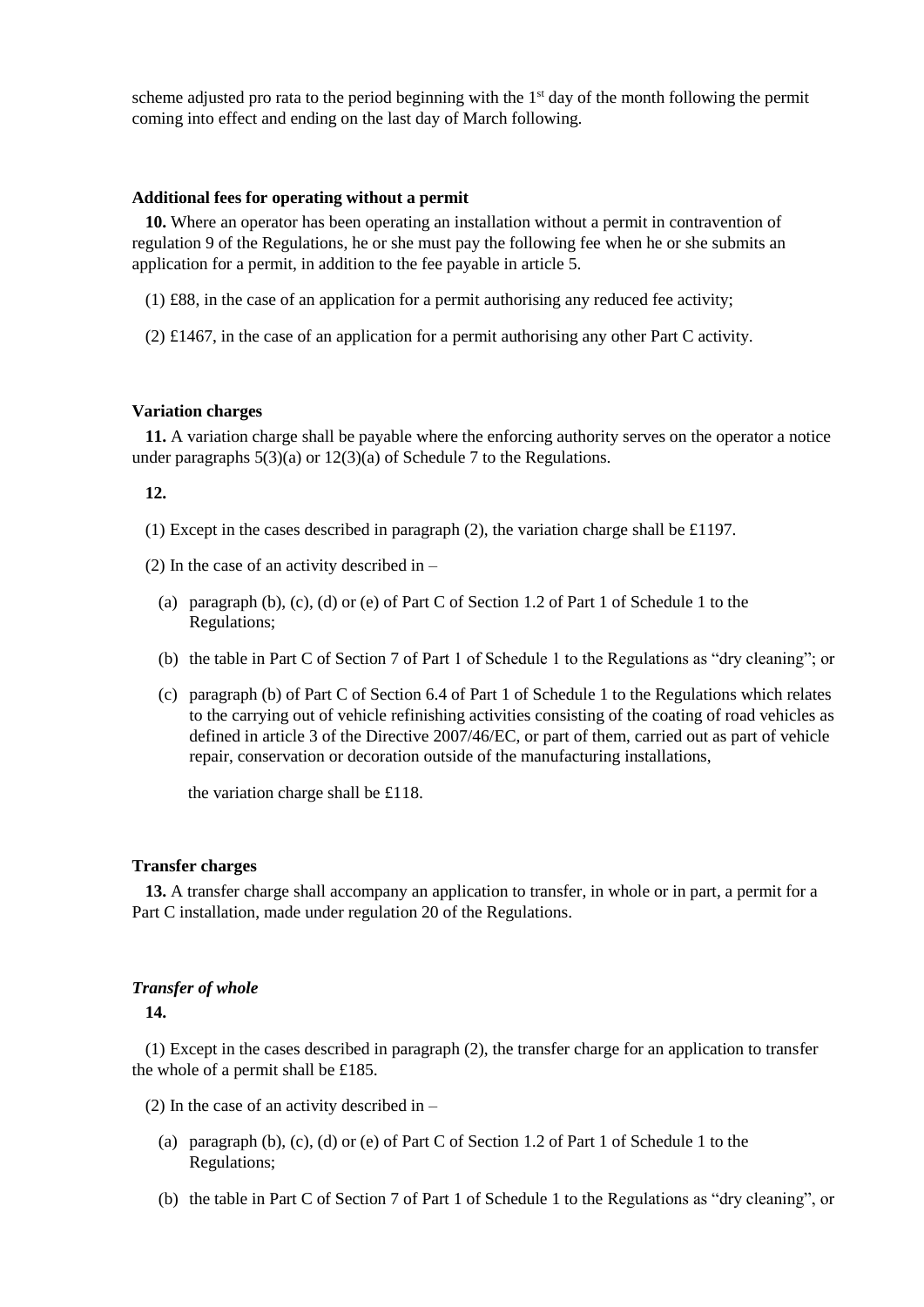(c) paragraph (b) of Part C of Section 6.4 of Part 1 of Schedule 1 to the Regulations which relate to the carrying out of vehicle refinishing activities consisting of the coating of road vehicles as defined in article 3 of the Directive 2007/46/EC, or part of them, carried out as part of vehicle repair, conservation or decoration outside of the manufacturing installations,

the transfer charge shall be £18.

## *Transfer of part*

**15.**

(1) Except in the cases described in paragraph (2), the transfer charge for an application to transfer part of a permit shall be £558.

(2) In the case of an activity described in  $-$ 

- (a) paragraph (b), (c), (d) or (e) of Part C of Section 1.2 of Part 1 of Schedule 1 to the Regulations;
- (b) the table in Part C of Section 7 of Part 1 of Schedule 1 to the Regulations as "dry cleaning", or
- (c) paragraph (b) of Part C of section 6.4 of Part 1 of Schedule 1 to the Regulations which relates to the carrying out of vehicle refinishing activities consisting of the coating of road vehicles as defined in article 3 to the Directive 2007/46/EC, or part of them, carried out as part of vehicle repair, conservation or decoration outside of the manufacturing installations,

the transfer charge shall be £55.

#### **Late payment fee**

**16.** Where an operator fails to pay an invoice from the regulatory authority within 8 weeks from the time the invoice is issued, the regulatory authority may charge a fee of  $\text{\pounds}61$ , in addition to the fee payable in the invoice.

## **Reduced subsistence charge**

**17.**

(1) The operator of an installation or mobile plant may apply to the enforcing authority to pay the subsistence charge at a reduced rate (in this scheme, referred to as the "reduced subsistence charge").

- (2) The reduced subsistence charge shall be forty per cent (40%) of the full subsistence charge.
- (3) The reduced subsistence charge is payable by the operator if, without surrendering its permit:
	- (a) it carries on the Part C activity below the relevant threshold requiring a permit; or
	- (b) it has temporarily ceased carrying on the Part C activity but will preserve the necessary equipment in order to resume carrying on that activity at a future date; and
	- $(c)$
- (i) the circumstances set out in article  $17(3)(a)$  or (b) above subsist for at least 12 months; and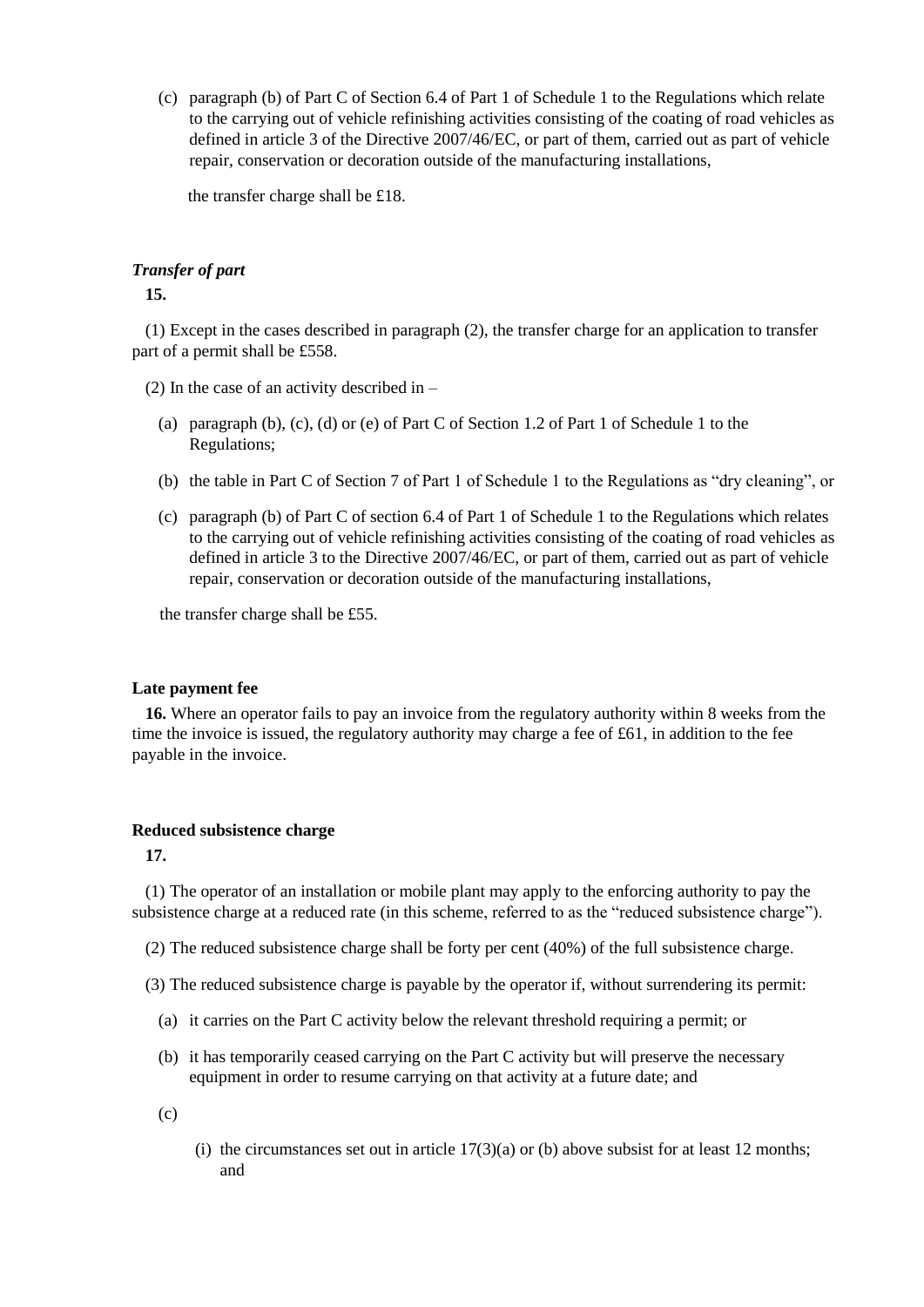- (ii) there is no breach of condition in the permit which, in the enforcing authority's opinion, may result in a significant negative effect on human beings or the environment,
- (d) sub-paragraphs (a) or (b), and (c) of this paragraph shall be referred to as the "qualifying criteria".

(4) If the enforcing authority accepts that the qualifying criteria are satisfied, it shall notify the operator in writing that it may pay the reduced subsistence charge.

(5) Provided the qualifying criteria apply, the reduced subsistence charge applies.

(6) The operator must notify the enforcing authority immediately in writing if the qualifying criteria no longer apply.

(7) If the qualifying criteria cease to apply within 12 months from the date of the acceptance notice, the operator shall repay to the enforcing authority:

- (a) for the period it has benefited from the reduced subsistence charge, the difference between the full subsistence charge the operator would have paid (had it not satisfied the qualifying criteria) and the reduced subsistence charge actually paid; and
- (b) a £61 administration fee.

(8) At least 24 months must elapse from the expiry of a period of reduced subsistence charge (whether for 24 months or less) before another application in respect of the same installation or mobile plant may be made for a further period of reduced subsistence charge.

#### **Surrender of a permit**

**18.** A notification under regulation 23 of the Regulations to surrender all or part of a permit authorising the operation of one or more Part C installations or Part C mobile plant shall not give rise to a fee.

#### **Payments**

**19.** Any fees or charges payable under this scheme shall be paid to the relevant enforcing authority.

Sealed with the Official Seal of the Department of Agriculture, Environment and Rural Affairs on 31 March 2022.

 $D.5.791$ 

*Dave Foster*

A Senior Officer of the Department of Agriculture, Environment and Rural Affairs (L.S.)